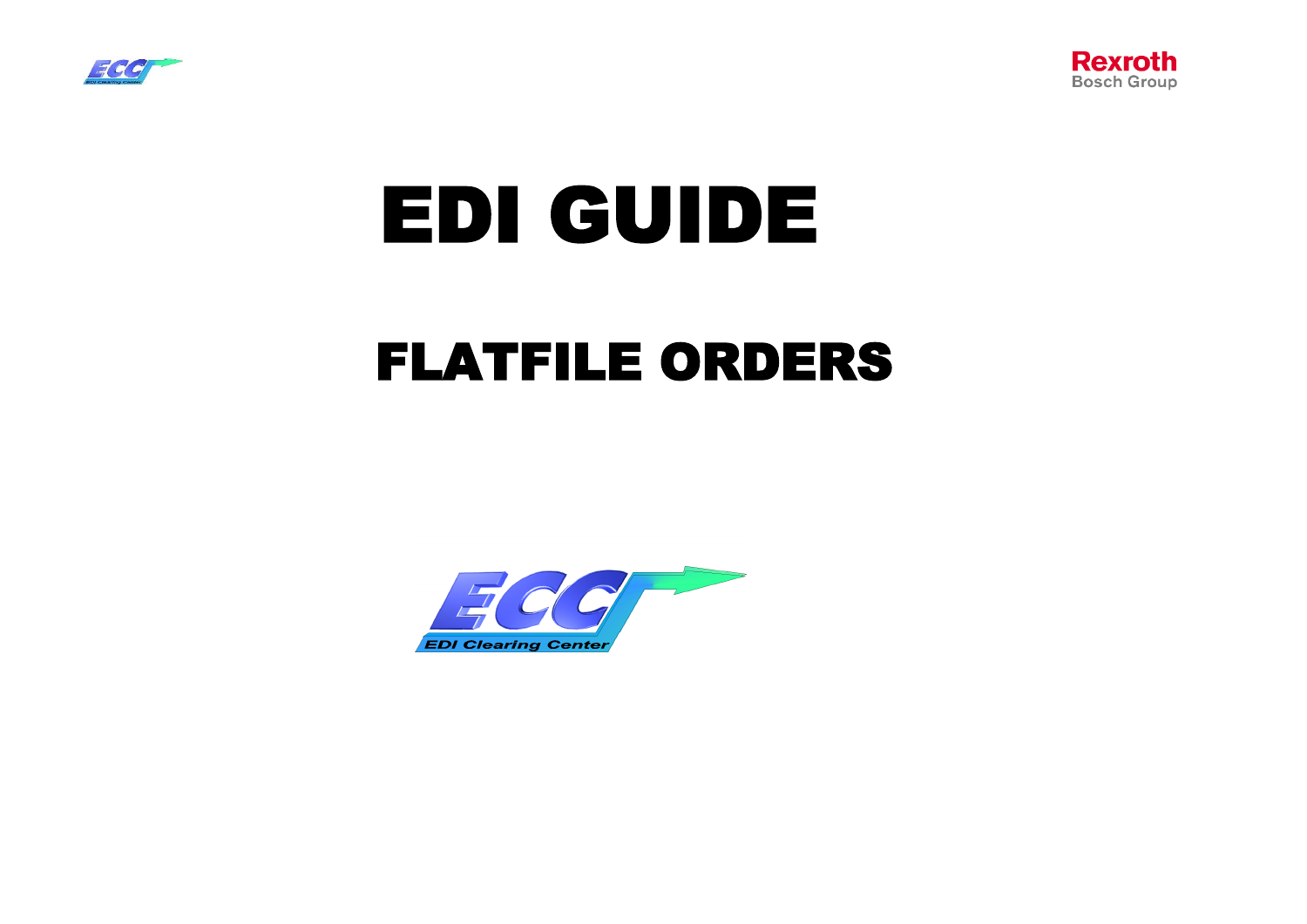



#### **Who should read this document?**

This document is for EDI-administrators who will implement these guidelines to be able to send FLATFILE - ORDERS orders to Bosch Rexroth AG.

#### **Explanation of usage:**

Each flatfile consists of a header, a line item and a trailer record. Each line item may contain several text line. The file can contain more than one purchase order. The structure always begins with a header record followed by the line item records of the respective purchase order.

At the end of each file there is a trailer record which contains the number of transmitted lines, excluding the trailer record.



If you have questions to this guide, send an e-mail to: **SupportSales.EDI@de.bosch.com**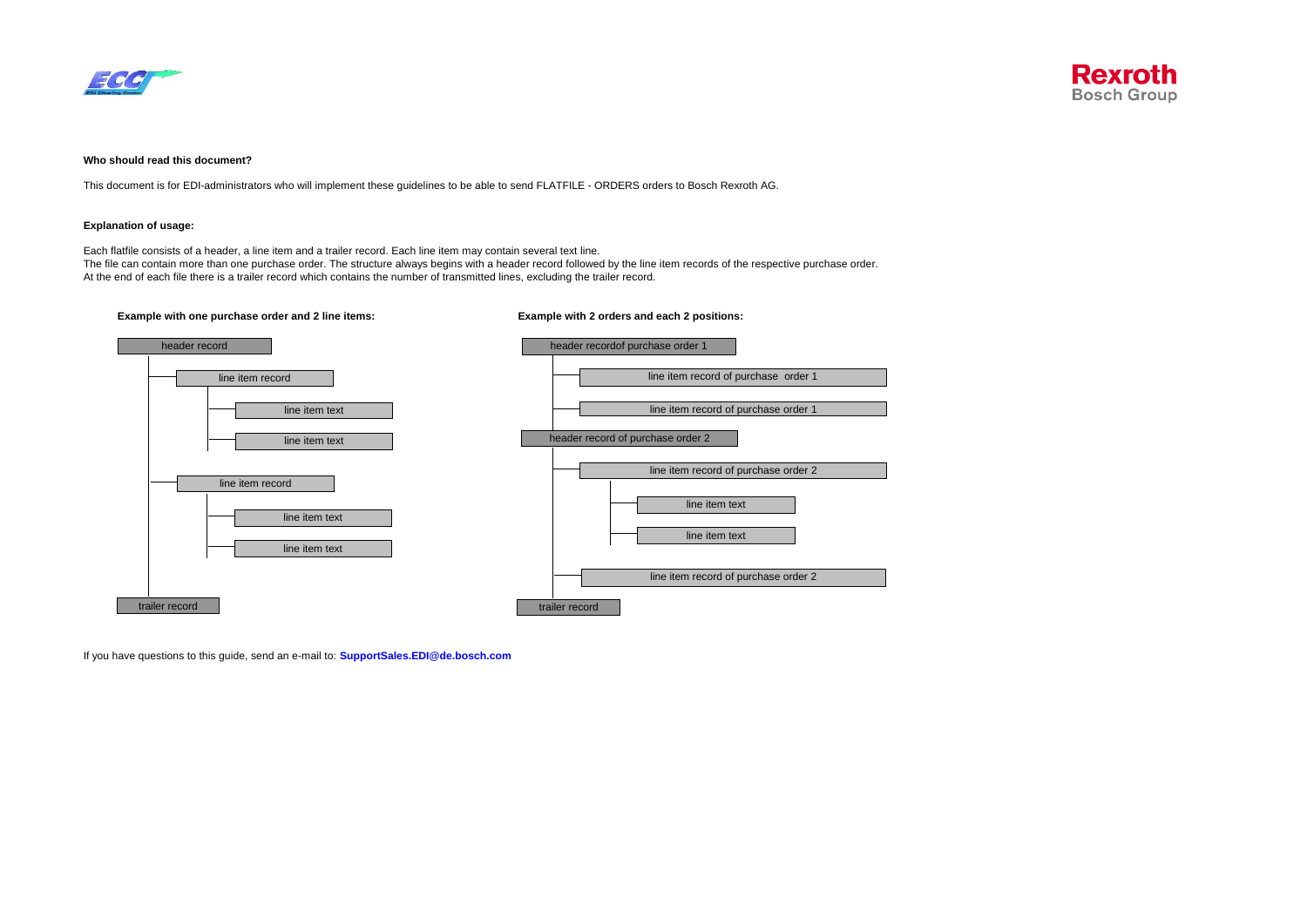



#### **Header record**

| No. | <b>Description</b>                                  | <b>Example</b>               | Remark |                |                 |                  | Start   Length   End   Decimal | (R)equired-<br>(O)ptional | Data-Type   |
|-----|-----------------------------------------------------|------------------------------|--------|----------------|-----------------|------------------|--------------------------------|---------------------------|-------------|
|     | <b>Purchase Order Header Information</b>            |                              |        |                |                 |                  |                                |                           |             |
|     | Qualifier "H" for header data                       | н                            |        |                |                 |                  |                                | R                         | <b>CHAR</b> |
|     | 2 Order Type                                        | <b>YSTD</b>                  |        | $\overline{2}$ | $\overline{4}$  | -5               |                                | lo                        | <b>CHAR</b> |
|     | <b>3</b> Sales Organization                         | <b>ES10</b>                  |        | 6              | $\lambda$       | q                |                                | lo                        | <b>CHAR</b> |
|     | 4 Distribution Channel                              | 50                           |        | 10             | 2 <sup>1</sup>  | 11               |                                | lo                        | <b>CHAR</b> |
|     | 5 Division                                          | A2                           |        | 12             | 2 <sup>1</sup>  | 13               |                                | lo                        | <b>CHAR</b> |
|     | 6 Sales Office                                      | <b>ES05</b>                  |        | 14             | $\overline{4}$  | 17               |                                | lo                        | <b>CHAR</b> |
|     | 7 Sold-to-Party                                     | 6032253                      |        | 18             | 10 <sup>1</sup> | 27               |                                | $\overline{\mathsf{R}}$   | <b>CHAR</b> |
|     | 8 Ship-to Party                                     | 6063331                      |        | 28             | 10              | 37               |                                | $\overline{R}$            | <b>CHAR</b> |
|     | 9 Ship-to address: partner name                     | <b>Bosch Rexroth AG</b>      |        | 38             | 35              | 72               |                                | $\overline{R}$            | <b>CHAR</b> |
|     | 10 Ship-to address: street                          | <b>Zum Eisengiesser 1</b>    |        | 73             | 35              | 107              |                                | R                         | <b>CHAR</b> |
|     | 11 Ship-to address: zip-code                        | 97816                        |        | 108            |                 | $9$ 116          |                                | $\overline{R}$            | <b>CHAR</b> |
|     | 12 Ship-to address: city                            | Lohr am Main                 |        | 117            | 35              | 151              |                                | $\overline{R}$            | <b>CHAR</b> |
|     | 13 Ship-to address: country (2-digit ISO-Code)      | <b>DE</b>                    |        | 152            | $2\sqrt{ }$     | 153              |                                | R                         | <b>CHAR</b> |
|     | 14 Purchaxe Order Number                            | 4500215681                   |        | 154            | 35              | 188              |                                | R                         | <b>CHAR</b> |
|     | 15 Purchase Order Date                              | 20030630                     |        | 189            |                 | 8 196            |                                | $\overline{R}$            | <b>CHAR</b> |
|     | 16 Supplier number                                  | 17000001                     |        | 197            | 10 <sup>1</sup> | 206              |                                | $\overline{R}$            | <b>CHAR</b> |
|     | 17 Order Currency                                   | <b>EUR</b>                   |        | 207            | 3 <sup>1</sup>  | 209              |                                | $\overline{R}$            | <b>CHAR</b> |
|     | 18 Free Header Text Information (1)                 | Only complete delivery       |        | 210            | 70              | 279              |                                | $\circ$                   | <b>CHAR</b> |
|     | 19 Free Header Text Information (2)                 |                              |        | 280            | 70              | 349              |                                | lo                        | <b>CHAR</b> |
|     | 20 Free Header Text Information (3)                 |                              |        | 350            | <b>70</b>       | 419              |                                | lo                        | <b>CHAR</b> |
|     | 21 Free Header Text Information (4)                 |                              |        | 420            | 70              | 489              |                                | lo                        | <b>CHAR</b> |
|     | 22 Free Header Text Information (5)                 |                              |        | 490            | 70              | 559              |                                | lo                        | <b>CHAR</b> |
|     | 23 Full Delivery Indicator                          | $X =$ full delivery required |        | 560            |                 | 560              |                                | lo                        | <b>CHAR</b> |
|     | 24 Shipping Instruction*                            |                              |        | 561            |                 | 561              |                                | lo                        | <b>CHAR</b> |
|     | 25 Purchase Order Number of end-customer            | 45000001                     |        | 562            | 35              | 596              |                                | lo                        | <b>CHAR</b> |
|     | 26 Ship-to address: add. information: partner name2 | Department ABC               |        | 597            | 35              | 631              |                                | lo                        | <b>CHAR</b> |
|     | 27 Ship-to address: add. information: street2       | <b>Building 5</b>            |        | 632            | 35              | 666              |                                | lo                        | <b>CHAR</b> |
|     | 28 Inco-Terms                                       |                              |        | 667            | 5               | 671              |                                | lo                        | <b>CHAR</b> |
|     | 29 Inco-Terms long text                             |                              |        | 672            | 70              | $\overline{741}$ |                                | lo                        | <b>CHAR</b> |
|     | <b>30 Message Type</b>                              | <b>ORDERS</b>                |        | 742            | 10 <sup>1</sup> | 751              |                                | R                         | <b>CHAR</b> |
|     | 31 Sales Order Number                               | 1025846810                   |        | 752            | 35              | 786              |                                | lo                        | <b>CHAR</b> |
|     | 31 Carriage Return Line Feed                        | <b>'CRLF"</b>                |        | 787            |                 | 11752            |                                | R.                        | <b>CHAR</b> |

**\*Shipping instructions to be used: 1 = seafreight**

**2 = train 3 = truck 4 = airfreight 5 = mail 9 = express**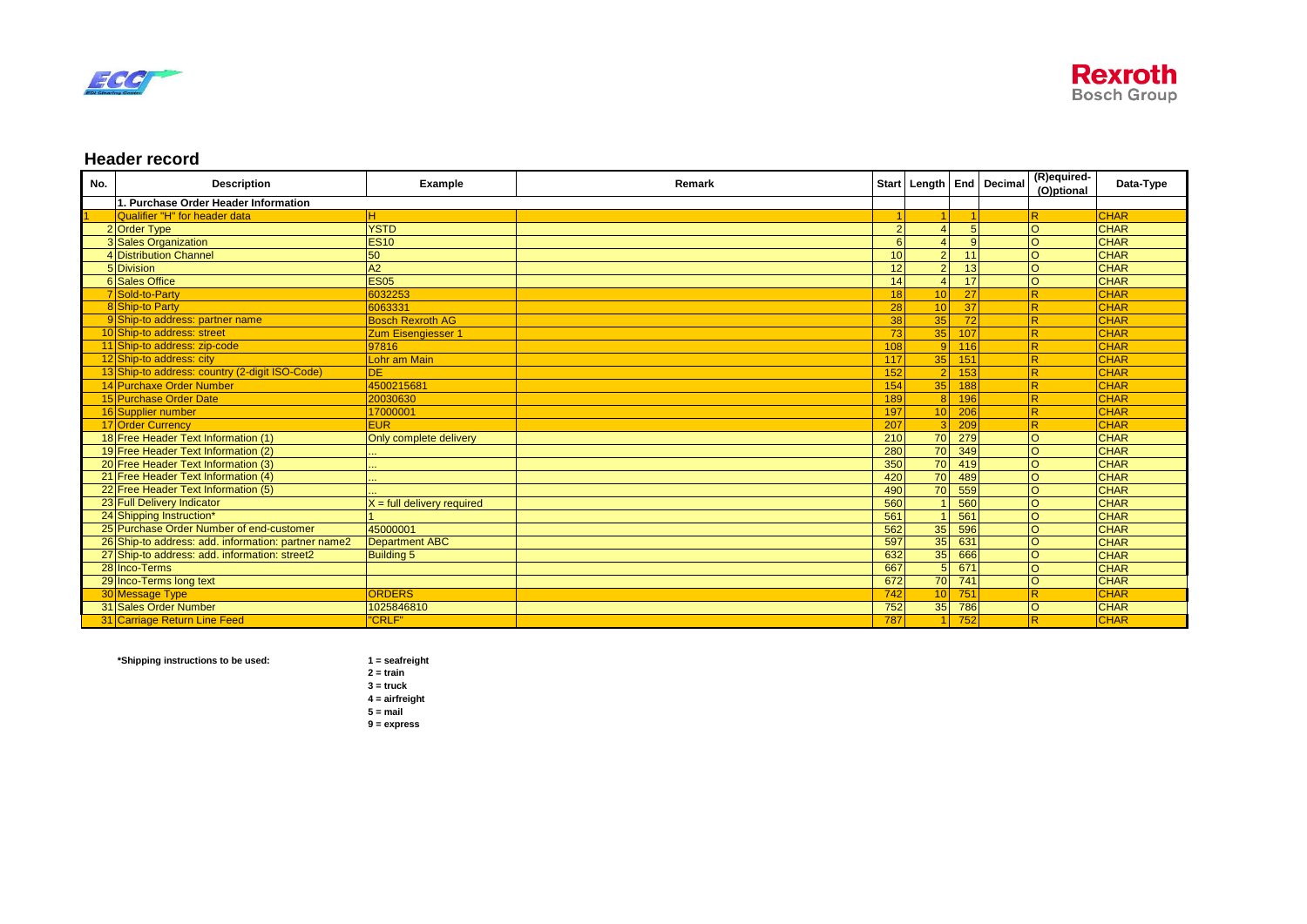



### **Line item record**

| No. | <b>Description</b>                              | Example                 | Remark                                                           |     |                |          | Start   Length   End   Decimal | (R)equired-<br>(O)ptional | Data-Type   |
|-----|-------------------------------------------------|-------------------------|------------------------------------------------------------------|-----|----------------|----------|--------------------------------|---------------------------|-------------|
|     | 2. Purchase Order Line item information         |                         |                                                                  |     |                |          |                                |                           |             |
|     | Qualifier "L" for line item data                |                         |                                                                  |     |                |          |                                |                           | <b>CHAR</b> |
|     | <b>Purchase Order Number</b>                    | 4500215681              |                                                                  |     | 35             | 36       |                                | R                         | <b>CHAR</b> |
|     | Line item number                                | 000010                  |                                                                  | 37  | 61             | 42       |                                | P                         | <b>CHAR</b> |
|     | <b>Material number</b>                          | R900310277              |                                                                  | 43  | 18             | 60       |                                | R                         | <b>CHAR</b> |
|     | <b>Material Description</b>                     | VALVE.                  |                                                                  | 61  |                | 40 100   |                                | R                         | <b>CHAR</b> |
|     | <b>Order Quantity</b>                           | 2.000                   |                                                                  | 101 |                | $15$ 115 | 3R                             |                           | <b>CHAR</b> |
|     | <b>Unit of Measure</b>                          | PCE                     |                                                                  | 116 | 3I.            | 118      |                                |                           | <b>CHAR</b> |
|     | Requested delivery date customer                | 20030714                |                                                                  | 119 |                | 126      |                                | R                         | <b>CHAR</b> |
|     | Price (net)                                     | 50.00                   |                                                                  | 127 | 11             | 137      | 2R                             |                           | <b>CURR</b> |
| 10  | <b>Price Unit</b>                               |                         |                                                                  | 138 | 5I.            | 142      |                                | $\overline{R}$            | <b>CHAR</b> |
|     | Item value (net)                                | 100.00                  |                                                                  | 143 | 15 I           | 157      | 2R                             |                           | <b>CHAR</b> |
| 12  | Higher level item                               |                         | indication of sub-line item (000010 if field #4 would be 000011) | 158 | 6I             | 163      |                                | $\circ$                   | <b>CHAR</b> |
| 13  | <b>Pricing partner</b>                          | 6045673                 | only to be used group internal                                   | 164 |                | $10$ 173 |                                | $\circ$                   | <b>CHAR</b> |
| 14  | Material number of end-customer/goods recipient | 12345689                |                                                                  | 174 |                | 18 191   |                                | $\circ$                   | <b>CHAR</b> |
| 15  | Material number of customer                     | 987654321               |                                                                  | 192 |                | 18 209   |                                |                           | <b>CHAR</b> |
| 16  | <b>Ship-to Party</b>                            | 6063331                 |                                                                  | 210 |                | 10 219   |                                | $\circ$                   | <b>CHAR</b> |
|     | Ship-to address: partner name                   | <b>Bosch Rexroth AG</b> |                                                                  | 220 | 35             | 254      |                                |                           | <b>CHAR</b> |
| 18  | Ship-to address: street                         | Zum Eisengiesser 1      |                                                                  | 255 | 35             | 289      |                                |                           | <b>CHAR</b> |
| 19  | Ship-to address: zip-code                       | 97816                   |                                                                  | 290 | 9 <sup>1</sup> | 298      |                                | $\circ$                   | <b>CHAR</b> |
| 20  | Ship-to address: city                           | Lohr am Main            |                                                                  | 299 |                | 35 333   |                                | $\circ$                   | <b>CHAR</b> |
| 21  | Ship-to address: country (2-digit ISO-Code)     | <b>DE</b>               |                                                                  | 334 | 2 <sup>1</sup> | 335      |                                | $\circ$                   | <b>CHAR</b> |
| 22  | <b>Carriage Return Line Feed</b>                | "CRLF"                  |                                                                  | 560 |                | 560      |                                | R                         | <b>CHAR</b> |

#### **Line item texts**

| No. | <b>Description</b>               | <b>Example</b> | Remark                                                     |       |     |    | Start   Length   End   Decimal | (R)equired-<br>(O)ptional | Data-Type   |
|-----|----------------------------------|----------------|------------------------------------------------------------|-------|-----|----|--------------------------------|---------------------------|-------------|
|     | 3. line item texts               |                |                                                            |       |     |    |                                |                           |             |
|     | Qualifier "I" for line item text |                |                                                            |       |     |    |                                |                           | <b>CHAR</b> |
|     | text id                          | 001            | different text blocks are separated by different text id's |       |     |    |                                |                           | <b>CHAR</b> |
|     | language iso-code                |                |                                                            |       |     |    |                                |                           | <b>CHAR</b> |
|     | text line                        | some text      | empty lines from sender will be mapped, too                |       | 701 |    |                                |                           | <b>CHAR</b> |
|     | <b>Carriage Return Line Feed</b> | <b>"CRLF"</b>  |                                                            | 1 O I |     | 78 |                                |                           | <b>CHAR</b> |